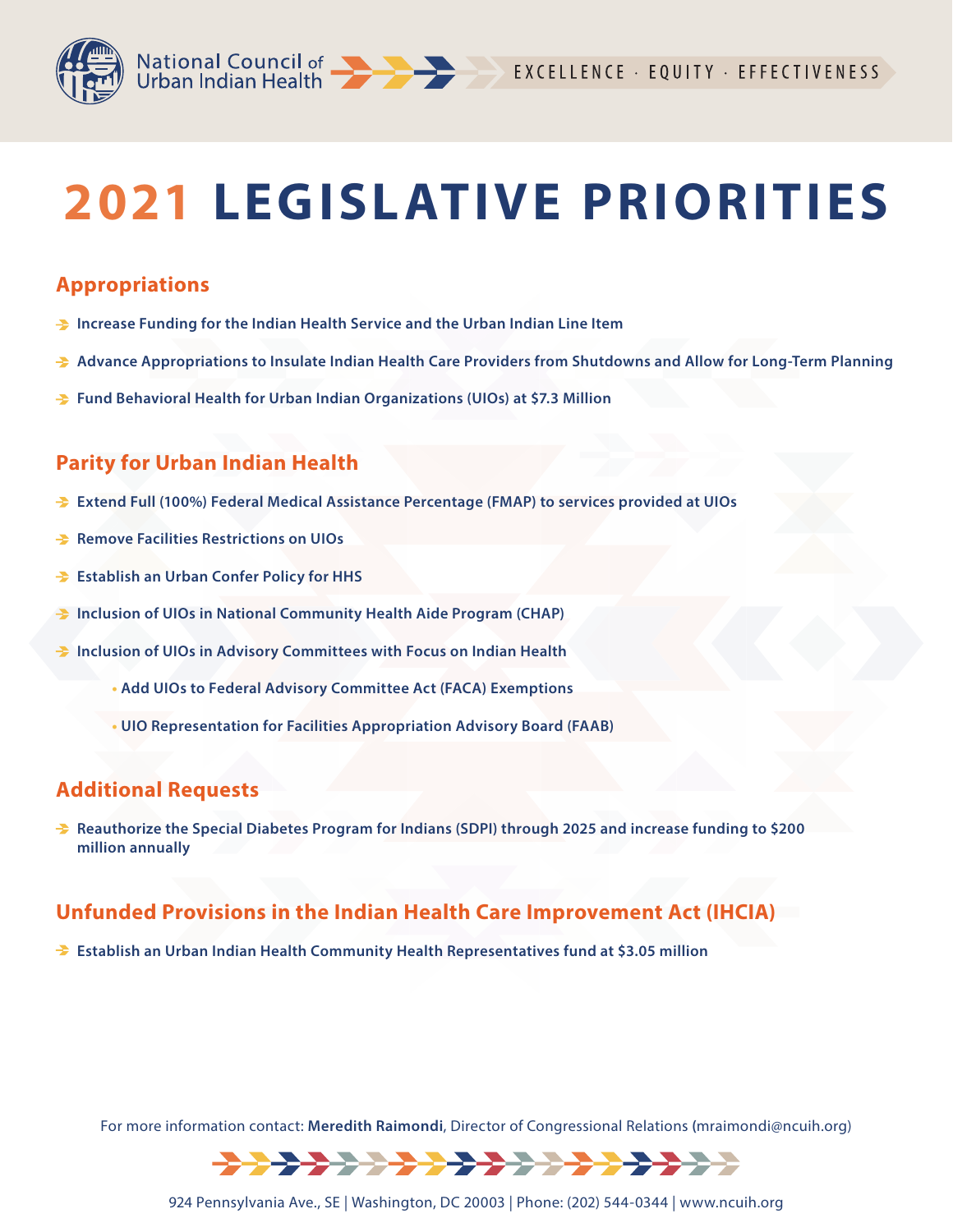

# **APPROPRIATIONS**

## **Increase Funding for the Indian Health Service and the Urban Indian Line Item**

## *Overview*

- **IHS is considerably under-resourced, and historically under-funded. Over 70% of AI/ANs live in urban areas, however, less than 1% of IHS funding is provided for the health care of urban Indians.**
- **Fully fund IHS in phases in accordance with the IHS Tribal Budget Formulation Workgroup (TBFWG).**

## *Recommendation*

The TBFWG recommends a \$90,941,000 increase above the FY 2021 planning base, which would change the urban Indian health line item to \$200.5 million overall. UIOs receive direct funding from primarily the one-line item – urban Indian health – and do not receive direct funds from other distinct IHS line items.

> *Sign Letter or Submit Request*  **To Appropriations Committee requesting \$200.5 Million for UIOs**



For more information contact: **Meredith Raimondi**, Director of Congressional Relations **(**mraimondi@ncuih.org)

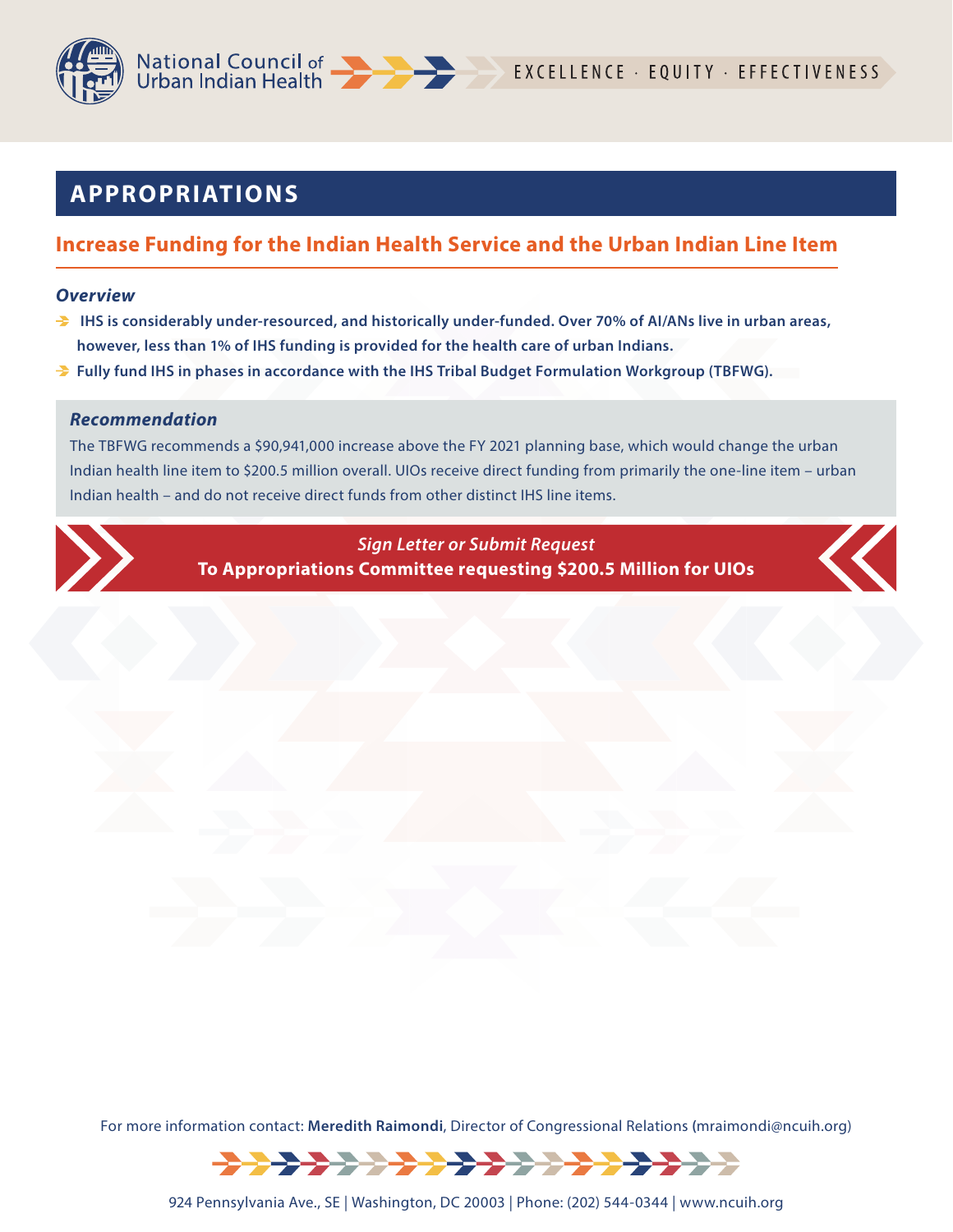

# **APPROPRIATIONS**

## **Advance Appropriations to Insulate Indian Health Care Providers from Shutdowns and Allow for Long-Term Planning**

## *Overview*

- **When limited UIO funding is delayed or cut off during events such as a government shutdown, there are devastating effects upon a UIOs ability to provide health care.**
- **UIOs are so chronically underfunded that during the 2018-2019 shutdown, several UIOs had to reduce services, lose staff or close their doors entirely, forcing them to leave their patients without adequate care.**
- **In a UIO shutdown survey, 5 out of 13 UIOs indicated that they could only maintain normal operations for 30 days. Ensure IHS is exempted from shutdowns, sequestration and hiring freezes.**

## *Legislative Text*

Section 825 of the Indian Health Care Improvement Act (25 U.S.C. 1680o) is amended— (1) by inserting "(a)" before "There are authorized"; and (2) by adding at the end the following: "(b) For each fiscal year, beginning with the first fiscal year that starts during the year after the year in which this subsection is enacted, discretionary new budget authority provided for the Indian Health Services and Indian Health Facilities accounts of the Indian Health Service shall include advance discretionary new budget authority that first becomes available for the first fiscal year after the budget year. "(c) The Secretary shall include in documents submitted to Congress in support of the President's budget submitted pursuant to section 1105 of title 31, United States Code, for each fiscal year to which subsection (b) applies detailed estimates of the funds necessary for the Indian Health Services and Indian Health Facilities accounts of the Indian Health Service for the fiscal year following the fiscal year for which the budget is submitted." (b) Submission Of Budget Request.—Section 1105(a) of title 31, United States Code, is amended by adding at the end the following new paragraph: "(40) information on estimates of appropriations for the fiscal year following the fiscal year for which the budget is submitted for the following accounts of the Indian Health Service: "(A) Indian Health Services. "(B) Indian Health Facilities.".

*Cosponsor*



**• Indian Programs Advance Appropriations Act • Indian Health Service Advance Appropriations Act**



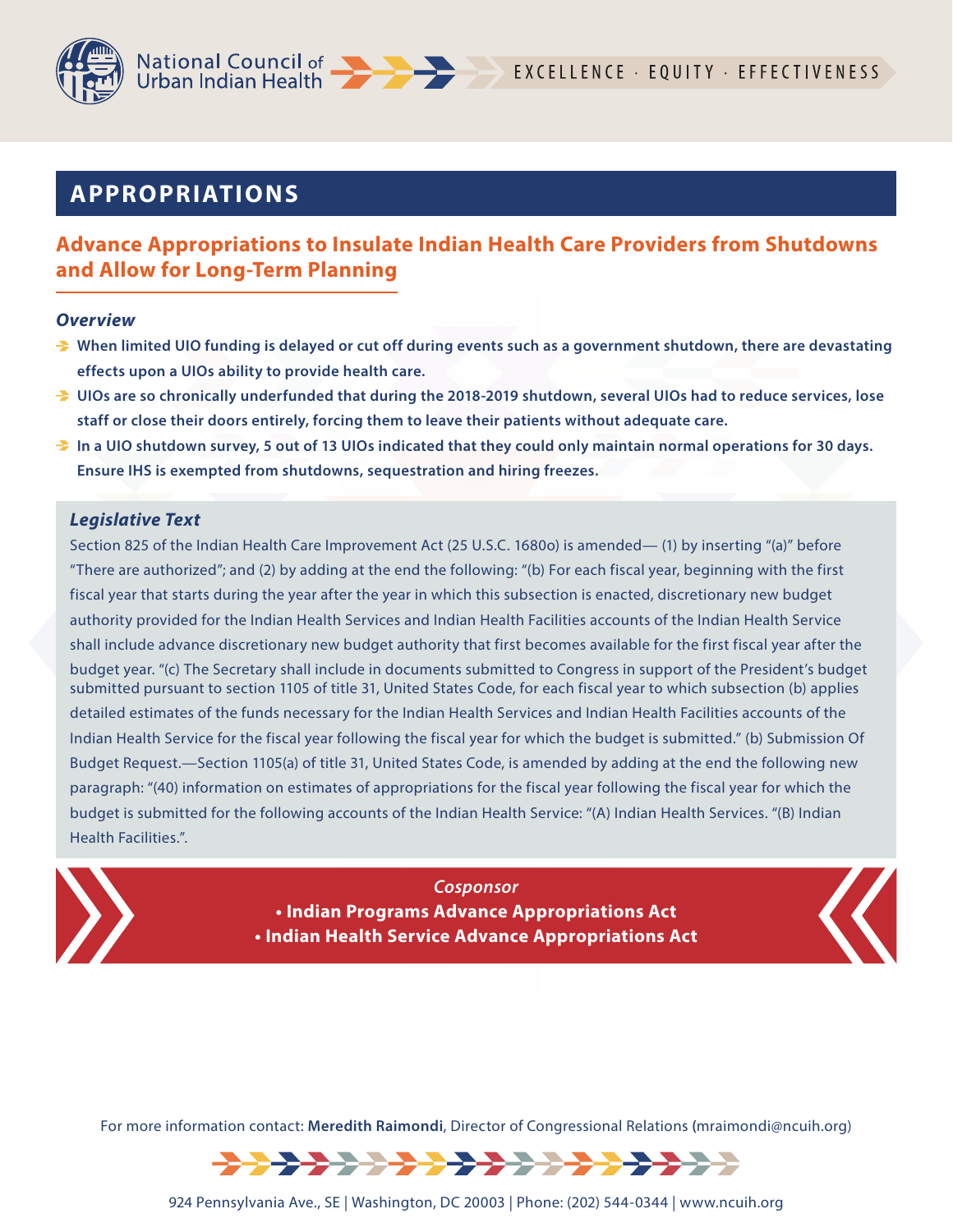

# **APPROPRIATIONS**

## **Fund Behavioral Health for Urban Indian Organizations (UIOs) at \$7.3 Million**

## *Overview*

- **UIOs do not receive direct funds from the Mental Health, or Alcohol and Substance Abuse line items and instead must use the urban Indian health line item to account for these essential services.**
- **Even before the pandemic, American Indians and Alaska Natives (AI/ANs) residing in urban areas faced significant behavioral health disparities – for instance, 15.1% of urban AI/ANs report frequent mental distress as compared to 9.9% of the general public and the AI/AN youth suicide rate is 2.5 times that of the overall national average.**

## *Recommendation*

Fund behavioral health at \$7.3 million annually for the next three years

*Submit Request* **To Appropriations Committee requesting \$7.3 Million for Behavioral Health for UIOs**

For more information contact: **Meredith Raimondi**, Director of Congressional Relations **(**mraimondi@ncuih.org)

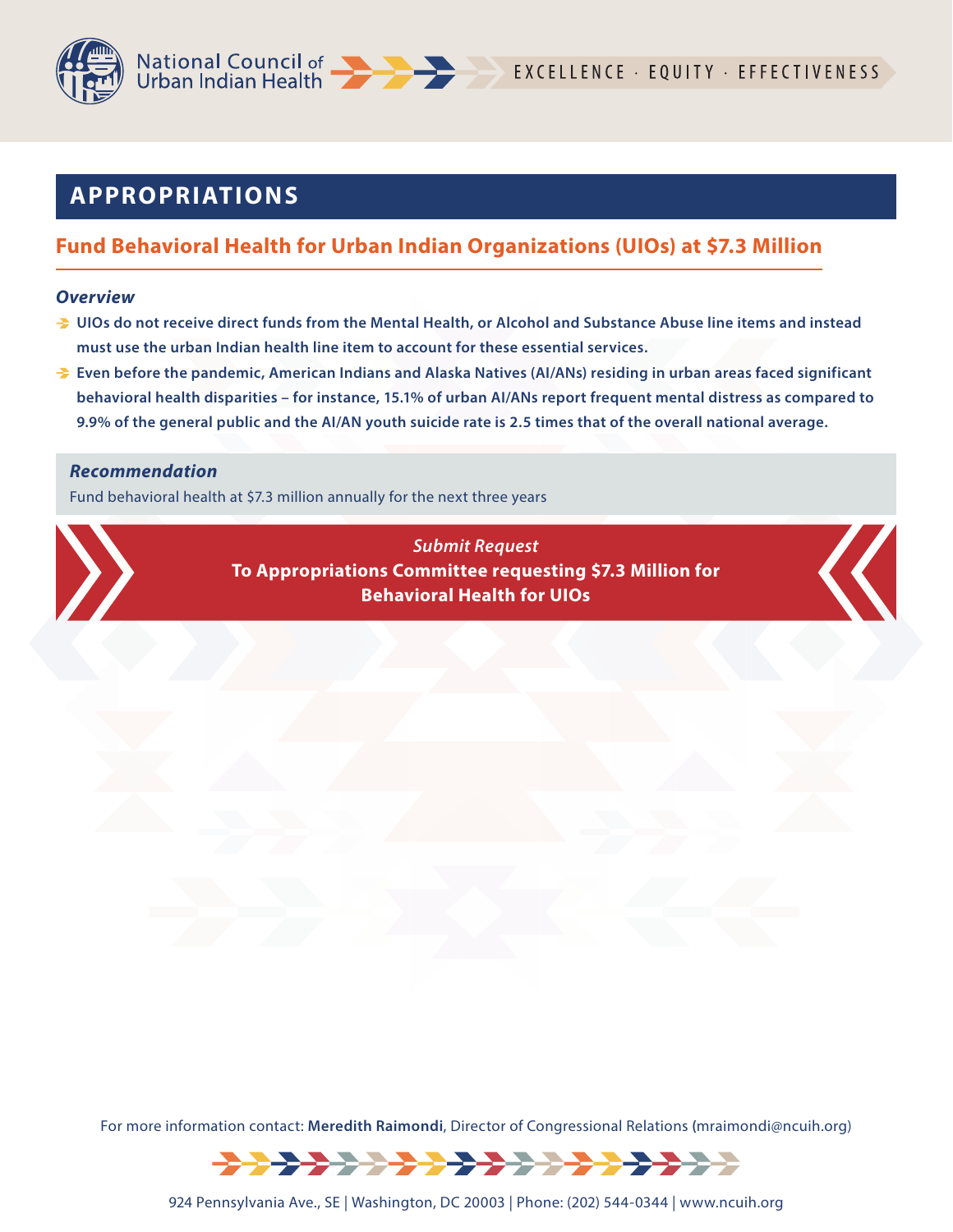

## **Extend Full (100%) Federal Medical Assistance Percentage (FMAP) to services provided at UIOs**

## *Overview*

- **Congress recognizes the obligation of the federal government to pay for health services to Indians as IHS beneficiaries at the full cost of their care as Medicaid beneficiaries (See H.R. REP. No. 94-1026, pt. III, at 21 (1976)) as part of its fulfillment of the trust and treaty responsibilities to Indian Country.**
- **Currently, the federal government reimburses states at a 100% rate for Medicaid services provided at IHS and tribal facilities; this is not the case for services provided by UIOs.**
- **Congress must extend permanent 100% FMAP to services provided at UIOs to ensure parity across the IHS health care system and increase available funds to help Indian Country address this COVID-19 pandemic.**
- **This will not only help UIOs but will inject additional funding support into states allowing them to better handle this COVID-19 crisis.**
- **→** Supported by NCAI, NIHB, the House Native American Caucus, Biden-Harris Administration, and IHS.

## *Legislative Text*

New Section. SEC. 1. EXTENSION OF FULL FEDERAL MEDICAL ASSISTANCE PERCENTAGE TO URBAN INDIAN ORGANIZATIONS. Section 1905(b) of the Social Security Act (42 U.S.C. 1396d(b)) is amended by striking "Indian Health Care Improvement Act)" and inserting "Indian Health Care Improvement Act) or through an Urban Indian Organization (as defined in section 4 of the Indian Health Care Improvement Act) pursuant to a grant or contract with the Indian Health Service under title V of the Indian Health Care Improvement Act or as a permanent program within the IHS direct care program."



*Cosponsor* **Urban Indian Health Parity Act**



For more information contact: **Meredith Raimondi**, Director of Congressional Relations **(**mraimondi@ncuih.org)

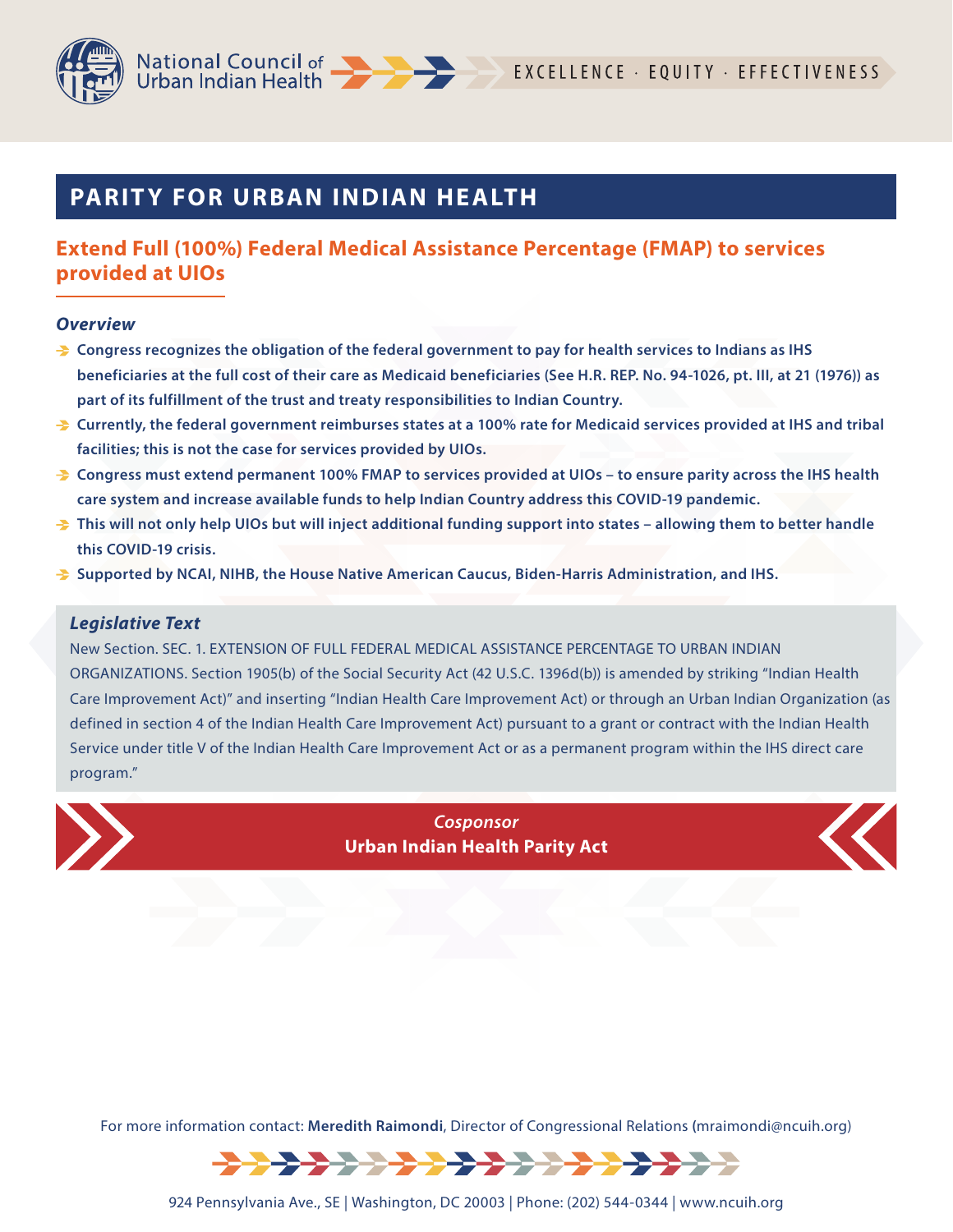

## **Remove Facilities Restrictions on UIOs**

#### *Overview*

- **UIOs do not have access to facilities funding under the IHS budget meaning there is no UIO funding for facilities, maintenance & improvement, sanitation, equipment, among others.**
- **Section 509 of the Indian Health Care Improvement Act (IHCIA) (25 U.S.C. § 1659) (Section 1659) currently permits the IHS to make funds available to Urban Indian Organizations (UIO) for minor renovations to facilities or for construction/expansion of facilities, including leased facilities. However, this is only to assist UIOs in meeting or maintaining accreditation standards of The Joint Commission (TJC). Because of the specificity of the language in Section 1659, the IHS cannot award funds to an UIO to make minor renovations, construct or expand facilities, unless the UIO is doing so to meet or maintain accreditation specifically from TJC.**
- **Expanding the current authority rather than limiting it under Section 1659 to TJC, would allow UIOs to make renovations or advance construction/expansion of facilities necessary to improve the safety and quality of care provided to Urban Indian patients.**
- **Current trends have only 1 out of the 41 UIOs maintaining TJC accreditation. UIOs seek or maintain accreditation from health care accreditation organizations other than TJC, including Accreditation Association for Ambulatory Healthcare (AAAHC) and Commission on Accreditation of Rehabilitation Facilities (CARF). Some UIOs have also achieved recognition as Patient Centered Medical Homes (PCMH), with additional UIOs currently working towards PCMH recognition, as well as AAAHC accreditation. In addition, some UIOs must meet standards from the Centers for Medicare & Medicaid Services and/or their respective state departments of health.**

#### *Legislative Text*

#### **Section 509 of the Indian Health Care Improvement Act (25 U.S.C. 1659):**

The Secretary may make funds available to contractors or grant recipients under this subchapter for minor renovations to facilities or construction or expansion of facilities, including leased facilities<del>, to assist such contractors or grant recipients</del> in meeting or maintaining the Joint Commission for Accreditation of Health Care Organizations (JCAHO) standards.



*Support efforts* **to remove facilities restrictions for UIOs**



For more information contact: **Meredith Raimondi**, Director of Congressional Relations **(**mraimondi@ncuih.org)

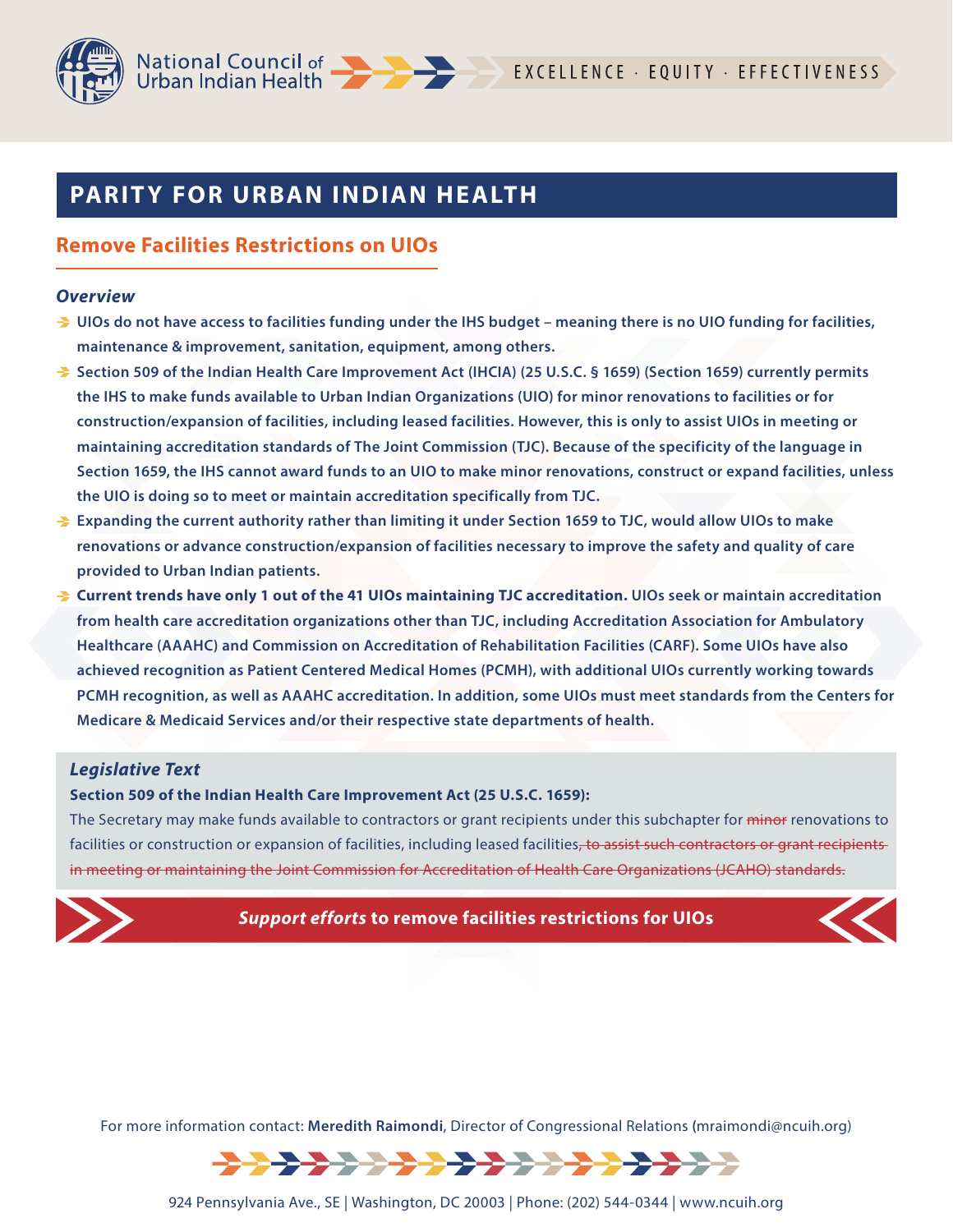

## **Establish an Urban Confer Policy for HHS**

#### *Overview*

- **Currently, only IHS has a legal obligation to confer with UIOs, which has been very problematic due to the COVID-19 pandemic requiring inter-agency cooperation.**
- **Agencies have been operating as if only IHS has a trust obligation to AI/ANs, and that causes an undue burden to IHS to be in all conversations regarding Indian Country in order to talk with agencies during the COVID-19 pandemic.**
- **UIOs need avenues for direct communication with agencies charged with overseeing the health of their AI/AN patients, especially during the present health crisis.**
- **Urban confer policies do not supplant or otherwise impact tribal consultation and the government-to-government relationship between tribes and federal agencies.**
- **Despite scores of attempts, NCUIH has been unsuccessful at facilitating dialogue between numerous federal agencies and UIO-stakeholders. This is not only inconsistent with the government's responsibility but is contrary to sound public health policy.**

## *Legislative Text*

Section 514 of the Indian Health Care Improvement Act (25 U.S.C. §1660d) is amended in subsection (b) by: striking "the Service confers" and inserting "both the Department and Service confer".

*Support efforts* **to extend a confer policy to UIOs.**

For more information contact: **Meredith Raimondi**, Director of Congressional Relations **(**mraimondi@ncuih.org)

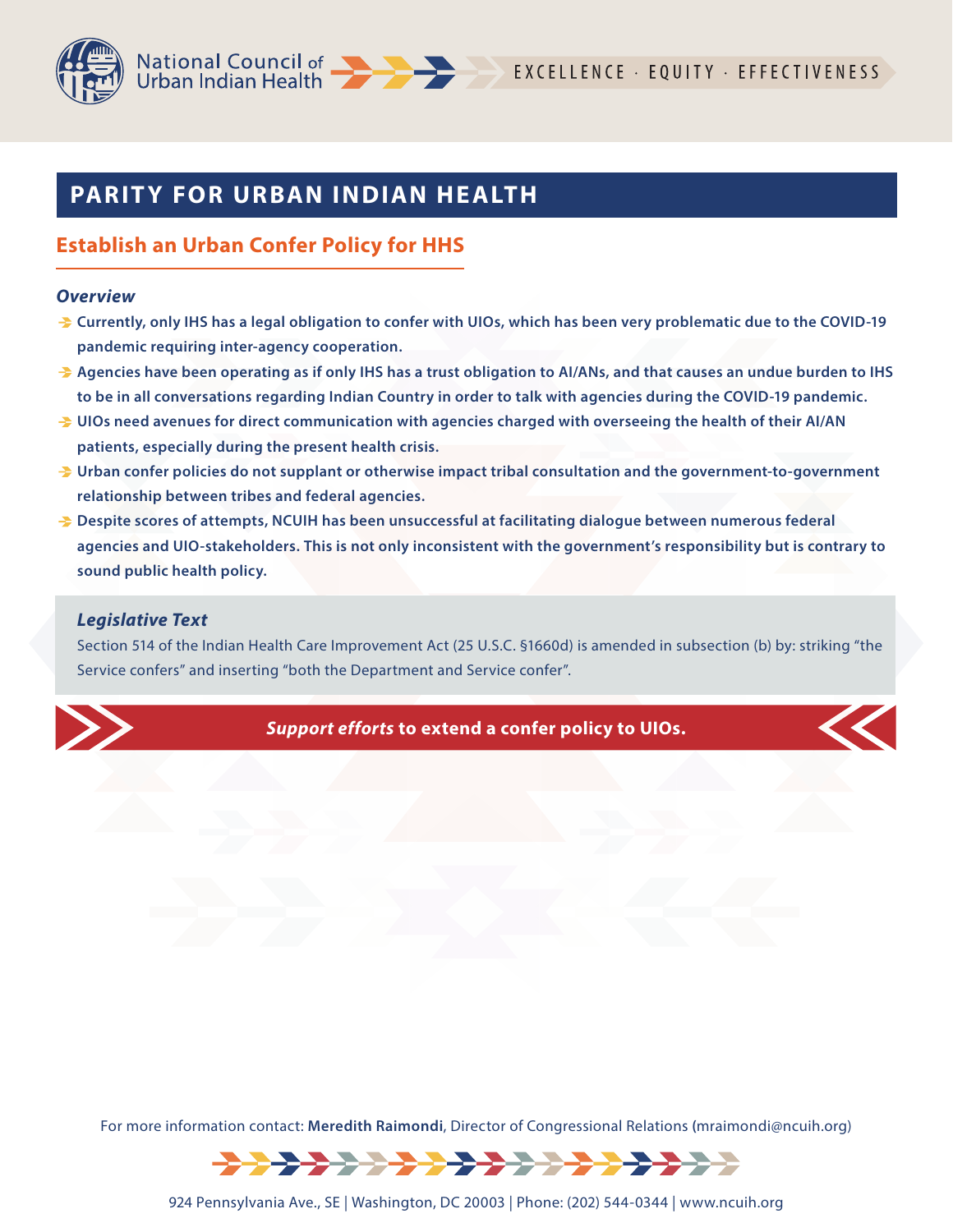

## **Inclusion of UIOs in National Community Health Aide Program (CHAP)**

#### *Overview*

- **Although UIOs are eligible for the Community Health Aide Program (CHAP) under the national expansion policy authorized in the Indian Health Care Improvement Act (IHCIA) and IHS official properly initiated Urban Confer with UIO in 2016, IHS changed its position in 2018 and further excluded UIOs from the consultation and confer process.**
- **IHS asserts that UIOs are excluded simply because they are not explicitly included in the statutory language of the nationalization of CHAP.**
- **UIOs are eligible for other similarly situated programs under IHCIA, including the Community Health Representative program, and Behavioral Health and Treatment Services programs.**
- **UIOs are explicitly named in the statement of purpose in IHCIA, included throughout its Subchapter 1 on increasing the number of Indians entering the health professions and to assure an adequate supply of health professionals involved in the provision of health care to Indian people.**
- **CHAP will increase the availability of health workers in AI/AN communities.**
- **Because the purpose of IHCIA explicitly includes UIOs, the interpretation and implementation of any policy that implements IHCIA must be read to include UIOs when they are not explicitly excluded.**

## *Legislative Text*

25 U.S.C. §1616l(d)(2) is amended to read as follows: (2) Requirement; exclusion Subject to paragraphs (3) and (4), in establishing a national program under paragraph (1), the Secretary— (A) shall not reduce the amounts provided for the Community Health Aide Program described in subsections (a) and (b); (B) shall exclude dental health aide therapist services from services covered under the Program; and (C) shall include urban Indian organizations.

25 U.S.C. §1616l(d)(3) is amended by striking "or tribal organization" each place it appears and inserting ", tribal organization, or urban Indian organization".

25 U.S.C. §1616l(e) is amended striking "or a tribal organization," and inserting "a tribal organization, or an urban Indian organization".



*Support efforts* **to extend CHAP to UIOs.**

For more information contact: **Meredith Raimondi**, Director of Congressional Relations **(**mraimondi@ncuih.org)

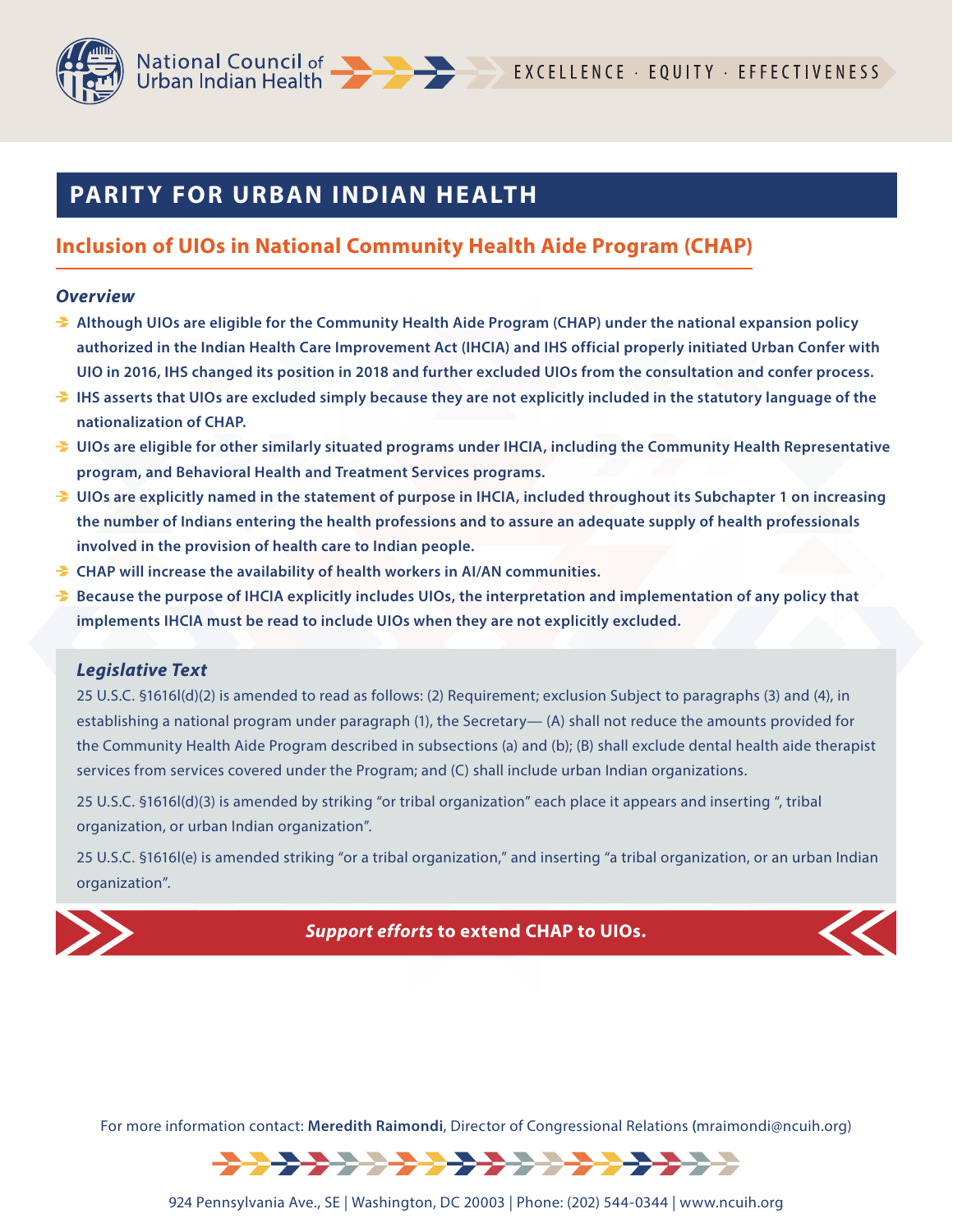

## **Inclusion of UIOs in Advisory Committees with Focus on Indian Health**

- **Add UIOs to Federal Advisory Committee Act (FACA) exemptions**
- **UIO Representation for Facilities Appropriation Advisory Board (FAAB)**

#### *Overview*

- **When UIOs are not expressly included within statute to participate in tribal advisory workgroups or committees, they are prohibited from participating in a voting role or excluded altogether.**
- **UIO inclusion in critical advisory committees on Indian health is necessary to reflect the reality of the majority of the AI/AN population, as more than 70% of AI/ANs living in urban centers today.**
- **Without explicit inclusion of UIO representation in statute, workgroups using the Federal Advisory Committee Act (FACA) intergovernmental exemption exclude UIO leaders in their charters by default.**
- **For UIO leaders to participate in advisory committees without impacting the intergovernmental exemption to FACA, Congressional action is needed.**

## *Legislative Text*

#### **Unfunded Mandates Reform Act:**

Section 204 of the Unfunded Mandates Reform Act (2 U.S.C. §1534(b)) is amended by adding after and below paragraph (2) the following: "The inclusion of a representative of a national urban Indian organization in such meetings shall not affect the nonapplication of, or an exemption from, the Federal Advisory Committee Act (5 U.S.C. App.) to such meetings."

#### **Facilities Appropriation Advisory Board:**

Section 301 of the Indian Health Care Improvement Act (25 U.S.C. §1631) is amended— At subsection (c) by striking "and tribal organizations" each place it appears and inserting ", tribal organizations, and urban Indian organizations".

At subclause c(2)(A)(i)(I) by inserting after "tribes" the following: ", 1 member representing urban Indian organizations,".

#### **Indian Health Care Improvement Act:**

Section 514 of the Indian Health Care Improvement Act (25 U.S.C. §1660d) is amended in subsection (b) by Adding after subsection (b) the following: "The Secretary shall include a representative of a national urban Indian health organization on any Indian health Tribal Advisory Committees or Tribal Workgroups as a voting member of such committee or group."



## *Support efforts to*

- **Add UIOs to exemptions under the Federal Advisory Committee Act.**
- **Add UIO representative to Facilities Appropriation Advisory Board.**

For more information contact: **Meredith Raimondi**, Director of Congressional Relations **(**mraimondi@ncuih.org)

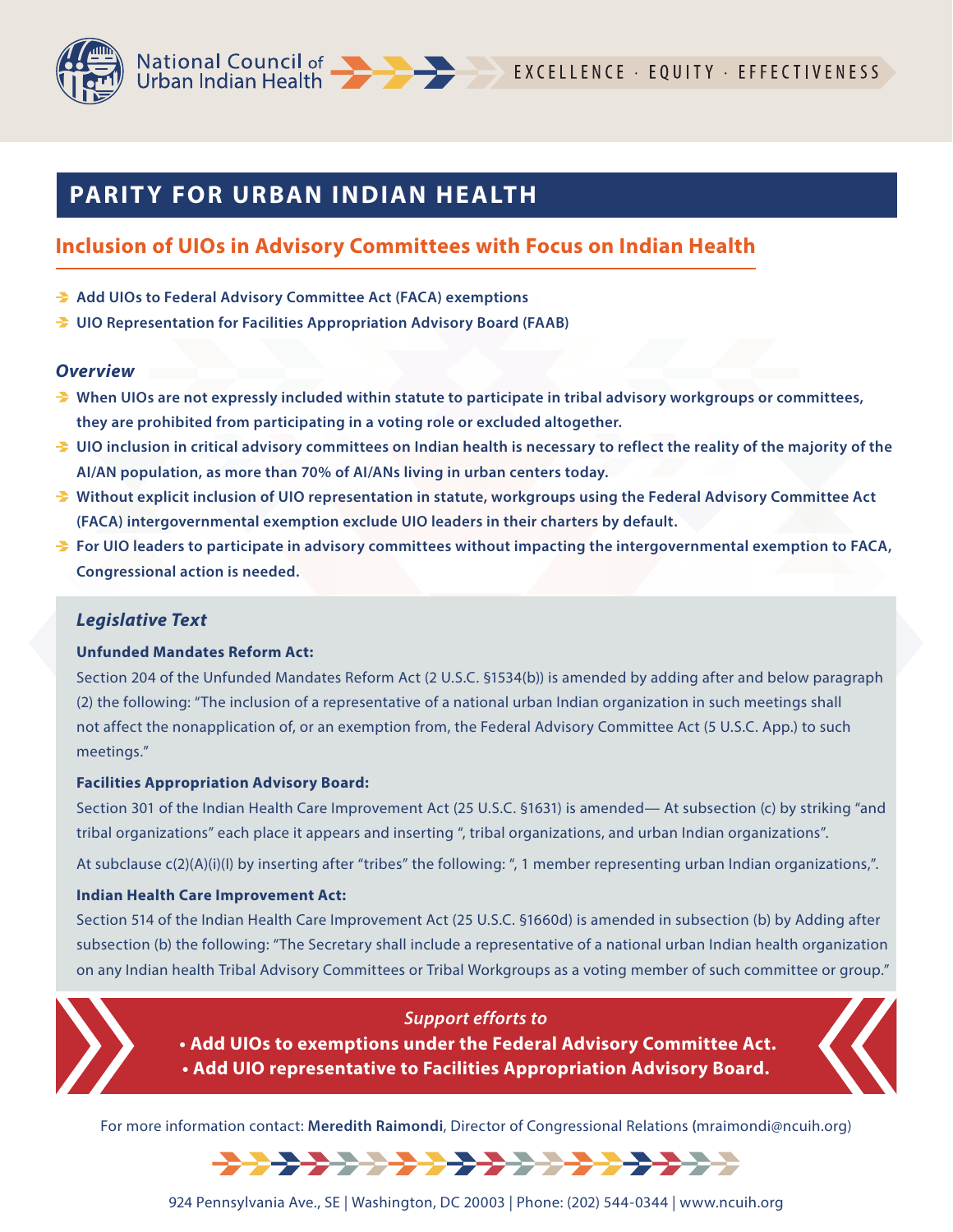

# **ADDITIONAL REQUESTS**

## **Reauthorize the Special Diabetes Program for Indians (SDPI) through 2025 and increase funding to \$200 million annually**

## *Overview*

- **Roughly 30 of the 41 UIOs received SDPI funding in 2020.**
- **SDPI is one of the most successful public health programs ever implemented.**
- **Because of SDPI, rates of End Stage Renal Disease and diabetic eye disease have dropped by more than half. A report from the Assistant Secretary for Preparedness and Response found that SDPI is responsible for saving Medicare \$52 million per year.**
- **Despite its great success, SDPI has been flat funded at \$150 million since 2004 and has lost over a third of its buying power to medical inflation.**

## *Legislative Text*

Section 330C(c)(2)(D) of the Public Health Service Act (42 U.S.C. 254c–3(c)(2)(D)) is amended by striking "2023" and inserting "\$200,000,000 for each of fiscal years 2021 through 2025".

> *Support efforts* **to extend the Special Diabetes Program for Indians (SDPI) for 5 years and increase funding to \$200 million annually**

For more information contact: **Meredith Raimondi**, Director of Congressional Relations **(**mraimondi@ncuih.org)